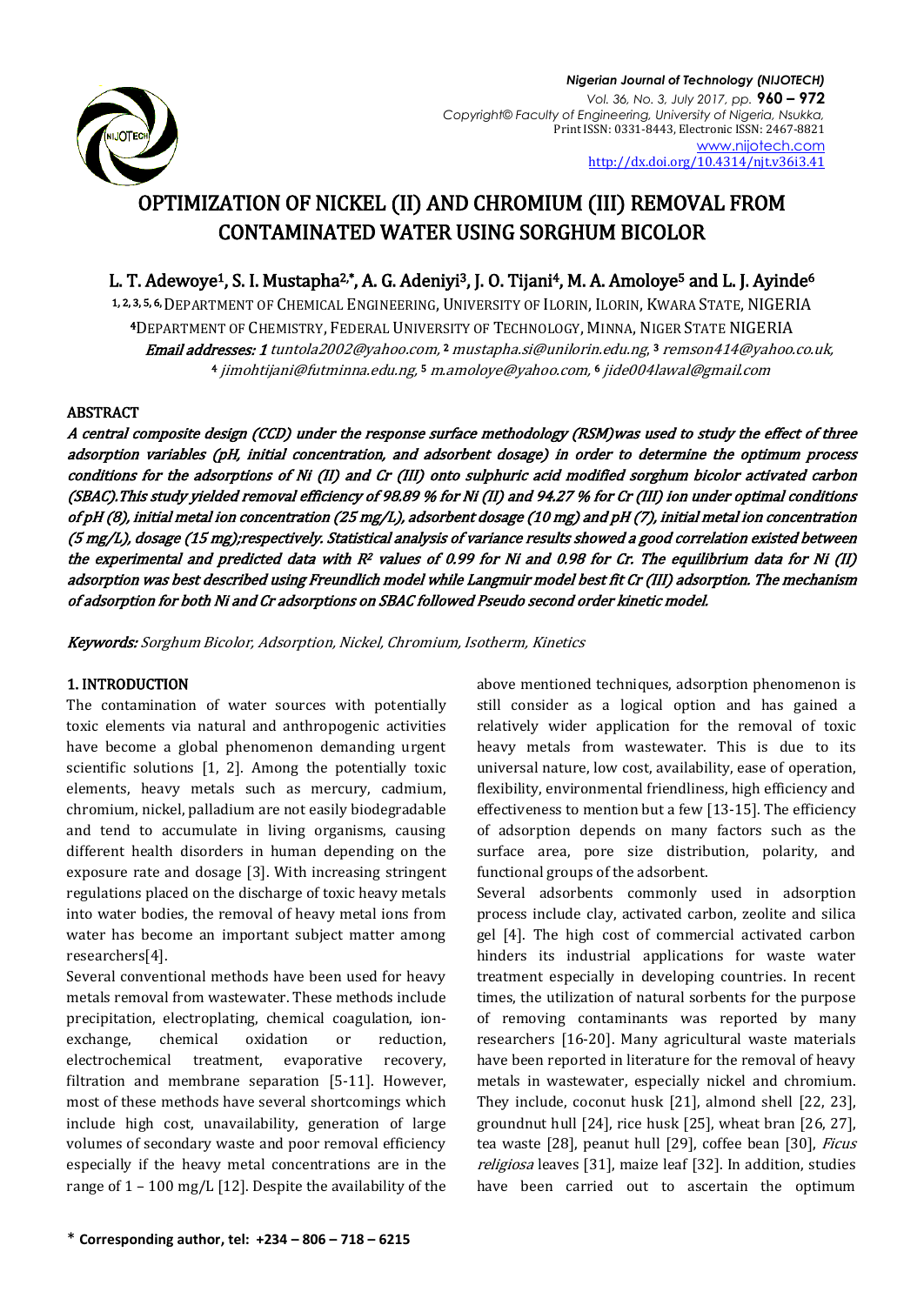adsorption conditions for efficient removal of these metals from wastewater [3, 33]. An effective system for any process can be established only after optimization of its process parameters. Conventional and classical methods of studying a process involved studying of one factor at a time by keeping other factors fixed. This approach does not depict the combined effect of all the parameters involved in the process. This method is not only tedious but also time consuming [34]. These limitations of a classical method can be effectively conquered by optimizing all the parameters collectively using statistical experimental designs such as response surface approach[35]. These designs reduce the total number of experiments needed to achieve the overall optimization of the process parameters. Response surface methodology (RSM) is a mathematical and statistical technique that was reported to be very useful for analyzing the single and combinatorial effects of several independent variables on the responses [36]. Although several works have been carried out on the utilization of raw agricultural wastes or activated carbon for heavy metal removal from wastewater, to the best of our knowledge, the use of activated carbon prepared from sorghum bicolor stalk for the removal of nickel and chromium have not been reported elsewhere. Therefore, this present study investigated the performance of sorghum bicolor activated with sulphuric acid for the removal of nickel and chromium from aqueous solution using response surface methodology (RSM).

#### 2. MATERIALS AND METHODS 2.1 Materials

All the chemicals and reagents used were of analytical grade. Distilled water was used for all experimental work including the preparation of metal ion solutions. The desired pH of the metal ion solutions were adjusted using 0.1M NaOH and 0.2M H<sub>2</sub>SO<sub>4</sub>. The final concentration of metal ions were analysed using Atomic Absorption Spectrophotometer (AAS) (BUCK Scientific ACCUSYS 211).

#### 2.2 Preparation of Adsorbates

The solutions of Cr (III) and Ni (II) metal ions were prepared from analytical grade of their sulfate salts purchased from Sigma – Aldrich and used without any further purification. Stock Cr (III) and Ni (II) solutions of 1000 mg/ L concentrations were prepared by dissolving, 3.771 g of  $Cr_2(SO_4)$ <sub>3</sub> and 2.637 g of NiSO<sub>4</sub>, respectively in 1 L of distilled water. Thereafter, the stock solutions were further diluted to obtain working solutions of the desired initial concentrations of Nickel (II) and Chromium (III).

#### 2.3 Preparation of Adsorbent

Sorghum bicolor stalk used in this study was collected from different locations in Ilorin, Kwara State, Nigeria and a composite sample was formed from it. Prior to use, the collected materials were thoroughly washed with distilled water in order to remove adhering impurities and sun dried for 5 days. The crispy sorghum bicolor stalk was crushed and separated using sieve size of 225 µm. The uniform particle size sorghum bicolor stalk was subjected to carbonization process in a muffle furnace at temperature of 400 $\degree$ C for 2 hrs $[19]$ . 400 g of calcined sorghum bicolor powder was soaked in excess of 0.2M  $H<sub>2</sub>SO<sub>4</sub>(purity 85%) solution for 24 hrs. This was then$ filtered through a what man filter paper of  $11 \mu m$  size and rinsed with distilled water to obtain a pH of 7; it was oven dried at  $110^{\circ}$ C for 3 hrs and finally packaged in an air tight container for further use.

## 2.4 Characterization of Sorghum Bicolor Activated Carbon (SBAC)

The surface area and porosity measurement of the SBAC was carried out using Quanta chrome NOVA 4200e UK, surface area and pore size analyzer. The sample in the form of powder was loaded in a bulb ended quartz tube and heated in the furnace to about  $350^{\circ}$ C for out gassing under the flow of liquid nitrogen for about 8 hrs in order to remove moisture and contaminants. Fourier transform infrared spectroscopy (FT-IR) technique was used to examine the surface functional groups responsible for metal adsorption. The FT-IR analyses before and after metal adsorption were performed on the samples using Perkin – Elmer spectrum with resolution of  $4 \text{cm}^{-1}$  in the range of  $4000 - 500 \text{cm}^{-1}$ .

#### 2.5 Adsorption Experiments

Batch adsorption studies were conducted to investigate the effect of contact time, solution pH, initial metal ion concentration, and effect of adsorbent dosage on adsorption of both nickel and chromium ion onto sulphuric acid modified sorghum bicolor.

#### 2.5.1 Effect of Contact Time

The effect of contact time was investigated by adding25 mL of solution taken into 100 mL Erlenmeyer flasks containing 5 mg/L of initial metal concentration and 10 mg of the SBAC adsorbent at a pH of 6. The mixture was shaken constantly using an orbit shaker at 140 rpm speed for 20, 30, 40, 50, 60 and 70 mins each. At the end of each contact time period, the mixture was filtered and the chromium and nickel concentrations in solution were determined using AAS. All the experiments were carried out in duplicate and the mean values considered.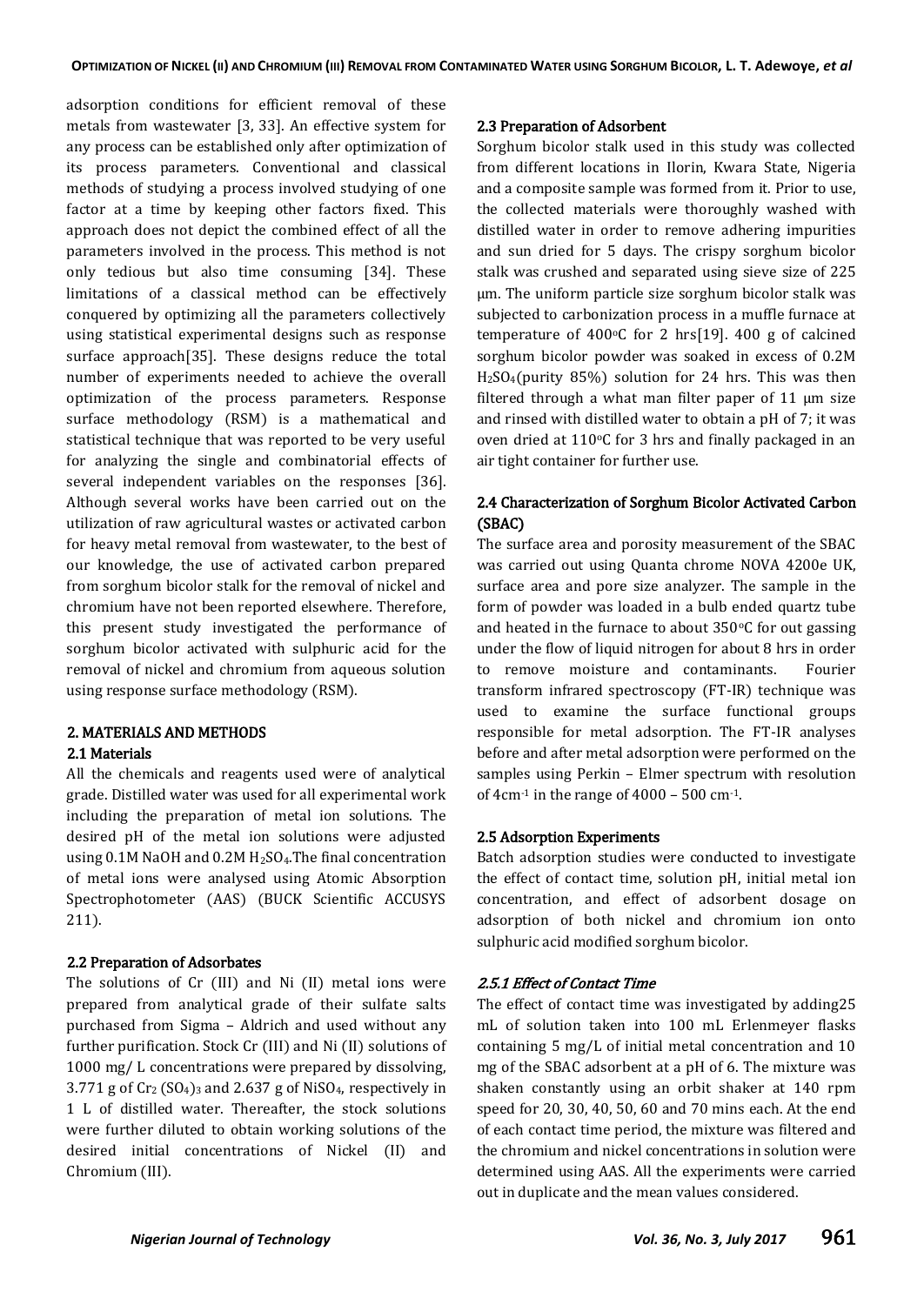#### 2.5.2 Effect of pH

The effect of solution pH on adsorption of the metals was investigated using 10 mg of the adsorbent added to 25 mL of the aqueous solution containing 5 mg/L of initial metal ion concentration. The pH of the solution was varied between the pH value of 5 and 9 using either 0.1M NaOH or  $0.2M$  H<sub>2</sub>SO<sub>4</sub>. The mixture was shaken for 30 mins and 20 mins for chromium and nickel respectively, then filtered and the amount of metal ion adsorbed was determined using AAS.

#### 2.5.3 Effect of Initial Concentration

In order to investigate the effect of concentration on the adsorption of metal ion, 10 mg of SBAC adsorbent was added to 25 mL of the metal solutions of different initial concentrations (5–25 mg/L) for both Cr and Ni ion. The resultant solution with the adsorbent in the flask was shaken at 140 rpm, filtered and the amount of metal ions adsorbed was determined using AAS.

#### 2.5.4 Effect of Adsorbent Dosage

Different doses of adsorbents ranging from 10 – 50 mg were separately mixed with 25 mL of aqueous solution put into 100 mL Erlenmeyer flasks containing 5 mg/L of initial metal ion concentration. The mixture was shaken constantly using an orbit shaker at 140 rpm for both nickel and chromium. The mixture was then filtered and the chromium and nickel concentrations in solution were determined using AAS.

### 2.6 Design of Experiments and Optimization of Parameters Using Response Surface Methodology

In this study, central composite design (CCD) under the response surface methodology was employed to carry out optimization using desirability (D) function to obtain the optimum conditions to achieve better response (removal efficiency of Ni and Cr). Three important adsorption process parameters such as pH, initial metal ion concentration, and adsorbent dose were selected as variables for designing the experimental matrix. Each numeric factor is varied over 5 levels: plus and minus alpha (axial points), plus and minus 1 (factorial points) and the center – point. For a three-factor scenario where n is equal to there (3), CCD is characterized by 2n axial runs (6 axial points), 2<sup>n</sup> factorial runs (8 factorial points) and 6 replicates at the center which gives a total of 20 experiments. The levels and ranges of the factors studied are presented in Table 1.

The optimal conditions for the response were determined using the optimal model predictor quadratic equation [33] given as:

$$
Y = b_o + \sum b_{ii} A_i + \left(\sum b_{ii} A_i\right)^2 + \sum b_{ij} A_i A_j \quad (1)
$$

In (1), Y is the predicted response (removal efficiency), bo is the constant coefficients, bii is the quadratic coefficients, bij is the interaction coefficients and Ai, Aj are the coded values of the variables considered.

Table 1: Experimental ranges and levels of the factors for the Central Composite Design

| Independent              | Coded  |       |    |           |          | Range and Levels |      |
|--------------------------|--------|-------|----|-----------|----------|------------------|------|
| Variable<br>(Factors)    | Symbol | Units | -1 | $-\alpha$ | $\theta$ | $+\alpha$        | $+1$ |
| pΗ                       | А      |       | 5  |           |          | 8                |      |
| Initial<br>Concentration | B      | mg/L  | 5  |           | 10 15 20 |                  | 25   |
| Adsorbent<br>Dosage      |        | mg    | 10 | 20        | 30       | 40               | 50   |

A statistical software (Design expert version 6.0.8, Stat – Ease, Inc., Minneapolis, MN 55413, USA) was used for the model fitting and for the evaluation of the statistical significance of the Ni and Cr adsorption efficiencies. The removal efficiency of the adsorbents on metal ion adsorption was calculated using Equation 2:

Removal *efficiency* (%) = 
$$
\frac{(C_o - C_e)}{C_o} \times 100
$$
 (2)

Here,  $C_0$  and  $C_e$  (mg/L) are the concentrations of metal ions at initial stage and at equilibrium, respectively.

## 2.7 Adsorption Isotherm

The equilibrium adsorption isotherms were depicted by plotting solid phase concentration  $(Q_e)$  against liquid phase concentration  $(C_e)$  of solute. The adsorption isotherms of the Ni and Cr ions onto the adsorbent(SBAC) were determined at  $30^{\circ}$ C in the range of concentrations between 5 and 25 mg L-1, and the obtained optimum parameters for pH, adsorbent dosage and equilibrium time were used to model the adsorption process. The amount of Ni and Cr metal ion removed per mass of adsorbent was calculated using the equation 3:

$$
Q_e = \frac{(C_o - C_e)V}{m} \tag{3}
$$

Here,  $Q_e$  (mg  $g^{-1}$ ) is the amount of metal ion adsorbed per unit mass of adsorbent at equilibrium.

#### 2.8 Adsorption Kinetics

In order to study the kinetics of the adsorption process, concentration of the Ni and Cr was determined at time range of 20 to 70mins. The amount of the metal ion adsorbed at time t,  $Q_t$  (mg/g) was calculated using the relationship presented in Equation 4.

$$
Q_t = \frac{(C_o - C_t)V}{m} \tag{4}
$$

In (4),  $C_0$  and  $C_t$  (mg/L) are the liquid-phase concentration of Ni and Cr at the initial and any time t, respectively.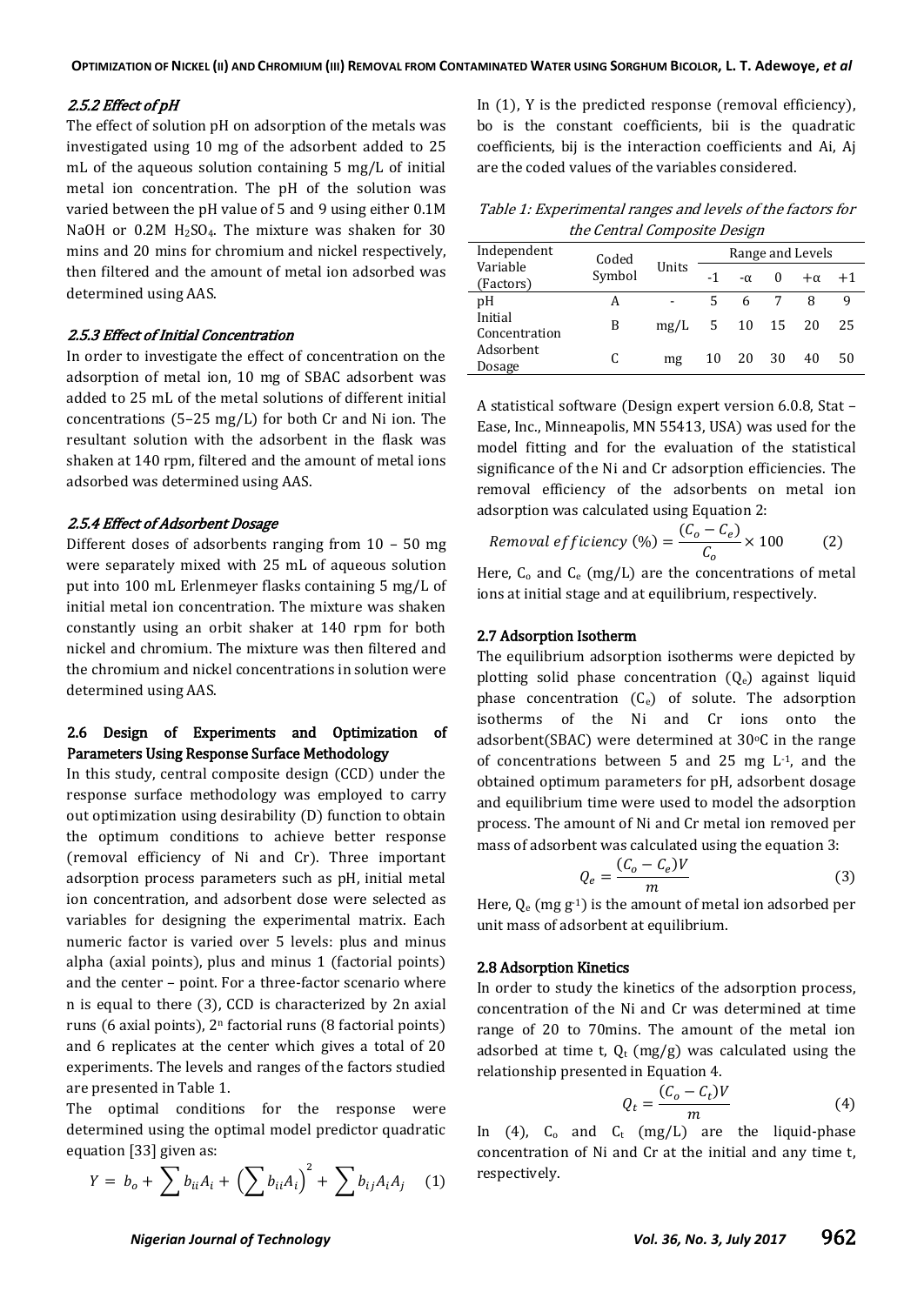#### 3. RESULTS AND DISCUSSION

## 3.1 Characterization of Sorghum Bicolor Activated Carbon (SBAC)

Surface area is one of the most important characteristics of adsorbents. The Brunauer Emmett Teller analysis of SBAC gave BET surface area (294.17  $\text{m}^2/\text{g}$ ), micro-pore surface area (392.4 m<sup>2</sup>/g), micro-pore volume (0.1395)  $\text{cm}^3/\text{g}$ ) as shown in Table 2. The high value of surface area obtained is an indication that the SBAC may have good metal ion uptake capacity. This can be compared with some commercial activated carbons having surface area of 217 m<sup>2</sup>/g [37] and 336.35 m<sup>2</sup>/g [38]. The adsorbent was found to be mesoporous (2 – 50 nm) in nature with the average pore diameter Dp of 2.53 nm.

Table 2: BET Characterization of the Sorghum Bicolor Activated Carbon

| <b>RET</b><br>surface<br>area, $S_{BET}$<br>$(m^2/g)$ | Micropore<br>surface area,<br>$S_{\rm mic}$<br>$(m^2/g)$ | Micropore<br>volume, $V_{\text{mic}}$<br>$\text{cm}^3\text{/g}$ | Pore<br>Size, Dp<br>(nm) |
|-------------------------------------------------------|----------------------------------------------------------|-----------------------------------------------------------------|--------------------------|
| 294 17                                                | 392.4                                                    | 0.1395                                                          | 2.53                     |

The FT-IR spectra for the SBAC before adsorption as shown in Figure 1displays a number of absorption peaks. The broad peak observed at 3345.65 cm-1corresponds to O-H and N-H groups [4, 24]. A medium peak assigned as alkynes with stretches of C≡C was found around 2080.02 cm-1. The sharp peak located at 1635.64 cm-1suggests the characteristic of a typical carbonyl group  $(C=0)$ stretching from tertiary amides. The presence of O-H, alkynes stretches of C≡C, along with the carbonyl group, confirms the presence of carboxylic acid groups in the adsorbent. The peaks at 1403.20 cm-1 and 1122.83 cm-1 are associated with the C-H and C-O bonds. The FT-IR spectra of SBAC after adsorption of nickel (II) and chromium (III) are shown in Figures 2 and 3, respectively. The SBAC after adsorption had its O–H/N-H at broad peak of 3430.11 cm-1 and 3356.74 cm-1 for nickel and chromium, respectively. The O-H, N-H, carbonyl and carboxylic functional groups were found on the SBAC after adsorption for both nickel and chromium with a shift in the bands suggesting their involvement in the metal ion binding. On the whole, the intensities of the band were decreased after the adsorption of the Ni/Cr metal ions which probably indicate sorption of Ni/Cr metal ions on the pores of SBAC. The numerous functional groups (O-H, N-H, carbonyl and carboxylic groups) present in the SBAC adsorbent are important sites responsible for the adsorption activities of both nickel and chromium from wastewater [5, 24, 33, 38].

#### 3.2 Effect of Contact Time

The effect of contact time on the extent of nickel and chromium sorption by SBAC is shown in Figure 4. It was observed that the maximum removal of these metals was achieved within 30 minutes for chromium and 20 minutes for nickel. The result shows that the sorption process was rapid within 20 – 30 minutes due to availability of active adsorption sites and this was followed by progressive drop in metal uptake. Slow pore intra – particle diffusion of the metal ion to the interior of the adsorbent and the electrostatic hindrance caused by already sorbed metal ion accounts for the subsequent slower sorption rate as the contact time increases [24]. Figure 5 also shows that the trend of adsorption was Cr  $(III)$  > Ni  $(II)$ . This may be attributed to that fact that ion with smaller ionic radii diffuses faster than ion with larger ionic radii [39].

#### 3.3 Effect of pH

The solution pH is an important parameter in heavy metal adsorption process based on the fact that both the adsorbent surface binding sites and the metal ion chemistry in solution are influenced by the solution pH. At low pH values, the competition for binding sites between the metal cations and protons possibly is responsible for the reduced uptake capacity of the metal. However, with an increase in pH, the negatively charged adsorbent was expected to attract the positively charged nickel and chromium ions [40]. This electrostatic attraction may possibly be responsible for higher metal uptake at higher pH than at low pH value. Hence, the maximum removal of chromium (III) and nickel (II) were achieved at pH 7.0 and 8.0 respectively as shown in Figure 5.

#### 3.4 Effect of Initial Concentration

The effect of initial concentration of Cr (III) and Ni (II) is illustrated in Figure 6. The removal efficiency of chromium decreased from 98.87% to 72.23% with increase in the metal ion concentration. This shows that less number of active site is available at high concentration of metal ions leading to competition between metal ions to adsorb on the active site of the adsorbent. It was observed from Figure 6 that the removal efficiency of nickel increased from 82.57% to 98.89% when the initial metal ion concentration increased from 12.5 mg/L to 25 mg/L. This shows that more molecules of the nickel ions in solution competed for available binding sites of the adsorbent at higher concentrations than at lower concentrations. Similar trends were reported in literature [33, 41].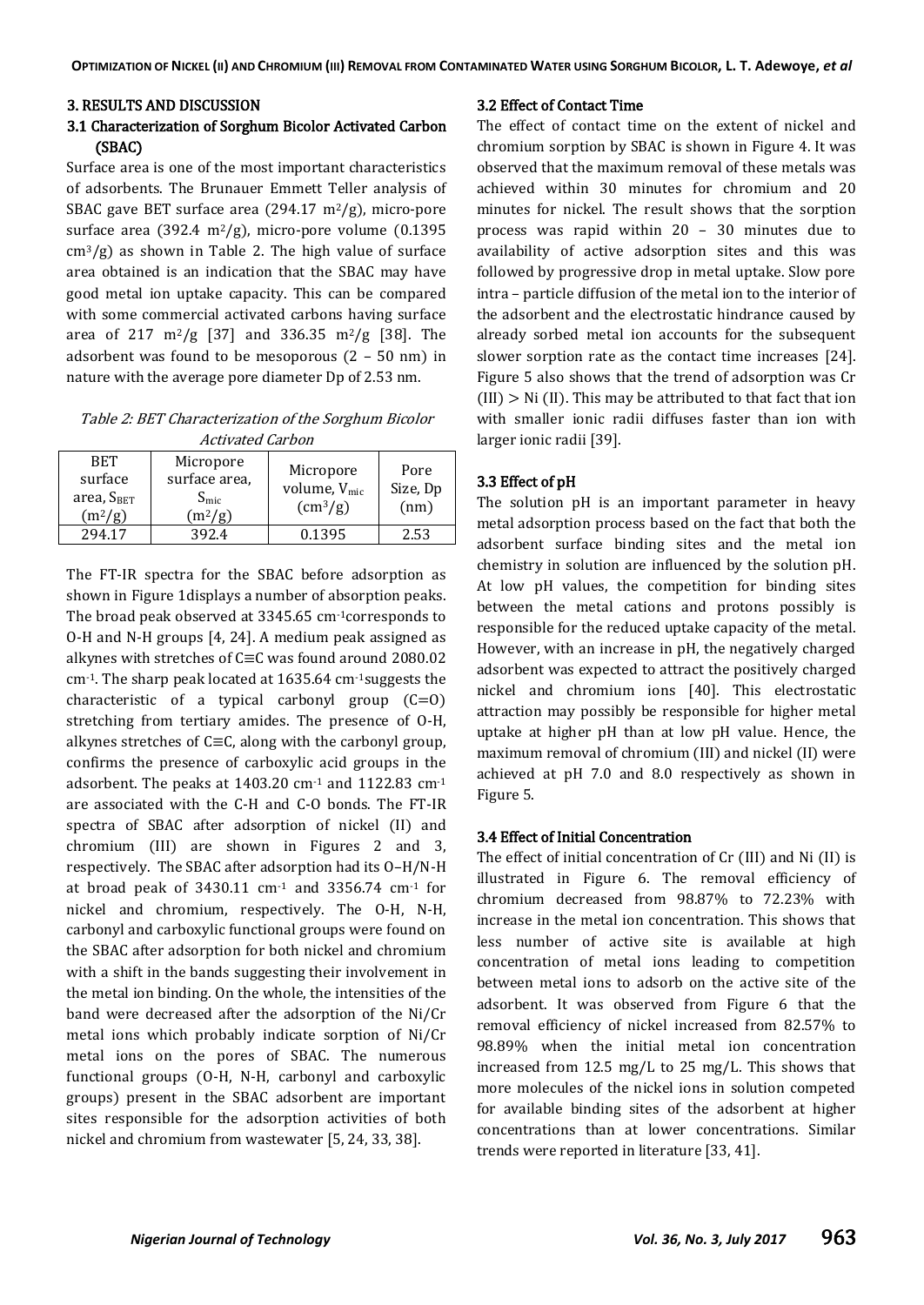#### 3.5 Effect of Adsorbent Dosage

The removal efficiency of metal ion depends on the type and quantity of the adsorbent. As shown in Figure 7, the removal efficiency of chromium ion increased with increase in adsorbent dosage from 10 mg to 50 mg. This increase in metal uptake of chromium with increase in adsorbent dosage was due to the increase in surface area and availability of more number of active sites for the

adsorption of Cr (II). In the case of nickel, the removal efficiency decreased with increase in the adsorbent dosage. The reason for this may be due to aggregation or overlapping of the adsorption sites which could lead to an overall decrease in available binding sites. These findings corroborate with previous studies carried out in similar works [4, 18, 21, 39]



Figure 1: FT-IR for Sorghum Bicolor Activated Carbon (SBAC) before Adsorption



Figure 2: FT-IR for Sorghum Bicolor Activated Carbon (SBAC) After Adsorption of Ni (II)



Figure 3: FT-IR for Sorghum Bicolor Activated Carbon (SBAC) After Adsorption of Cr (III)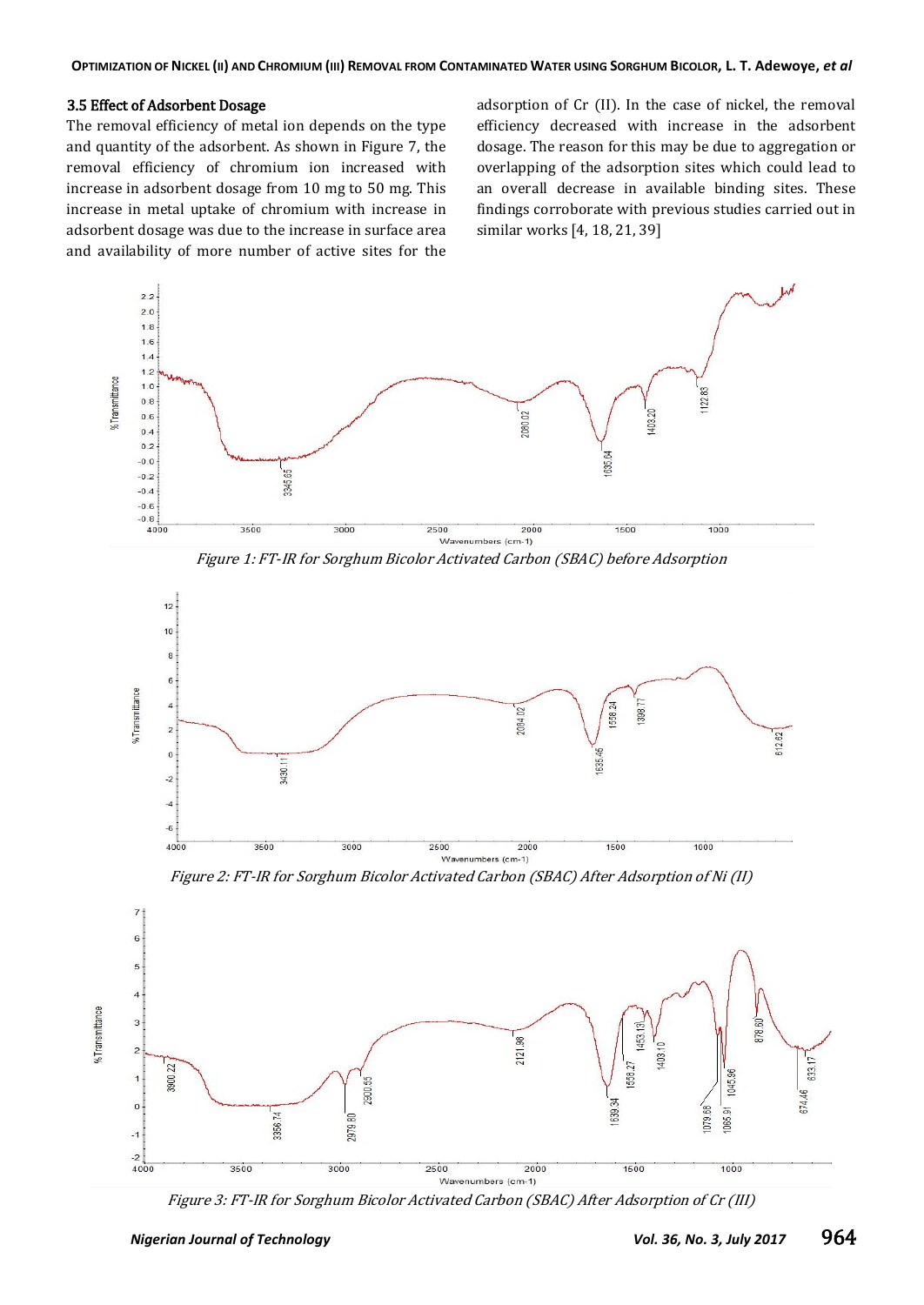

Figure 4: Effect of Contact Time on Adsorption of  $Ni/Cr$  on SBAC [Ambient Temperature =  $30^{\circ}$ C; pH  $= 6$ ; Metal ion conc.  $= 5$  mg/L; Adsorbent dosage  $= 10$  mg]



Figure 6: Effect of Initial Metal Ion Concentration on Adsorption of Ni/Cr on SBAC [Ambient Temperature =  $30^{\circ}$ C; pH: Cr = 7 and Ni = 8; Adsorbent dosage =  $10$  mg; Contact time:  $Cr = 30$ min and  $Ni = 20$  min]

## 3.6 Design of Experiments and Optimization of Parameters Using CCD

The experimental design matrix (Table 3) comprising of the adsorption process variables, their ranges and the responses was developed using CCD. The responses are removal efficiency of Ni (II) and Cr (III) denoted as  $Y_{\text{Ni}}$ and  $Y_{Cr}$ , respectively. The removal efficiencies of Ni (II) and Cr (III) were in the ranges of 10.48 to 97.28% and 48.6 to 99.8%, respectively.

CCD was used to analyze the experimental data from which polynomial regression equations (quadratic expressions) showing relationship between the adsorption process variables and the responses were developed. The six replicate variables at the center points (run 15 to 20) were used to determine the reproducibility and experimental error of the data. The final empirical model equations with exclusion of insignificant terms for the adsorption of Ni (II) and Cr (III) are given as equations (5) and (6) respectively.



Figure 5: Effect of pH on Adsorption of Ni/Cr on SBAC [Ambient Temperature =  $30^{\circ}$ C; Metal ion conc. = 25 mg/L; Adsorbent  $dosage = 10$  mg; Contact time:  $Cr = 30$  min and  $Ni = 20$  min]



Figure 7: Effect of Adsorbent Dosage on Adsorption of Ni/Cr on SBAC [Ambient Temperature =  $30^{\circ}$ C; pH: Cr = 7 and Ni = 8; Metal ion conc.  $= 25$  mg/L; Contact time: Cr = 30 min and  $Ni = 20$  min]

$$
Y_{Ni} = +74.74 + 14.82A - 2.88B - 3.06C - 46.69A2
$$
  
+ 14.17B<sup>2</sup> + 6.23AB - 23.57AC  
- 3.81BC (5)  

$$
Y_{Cr} = +89.53 - 9.19B + 9.41C - 49.26A2 + 27.32B2
$$

 $+ 14.76C^2$  $(6)$ 

Where; A, B and C represents pH, initial concentration, and adsorbent dosage respectively. The adequacy and significance of the developed quadratic models were evaluated using the F-test of analysis of variance (ANOVA) as shown in Table 4 and Table 5.

From the result (Table 4 and Table 5), the Ni removal model had all the terms to be significant except for  $C^2$ found to be insignificant while the terms A and AC were insignificant for Cr removal model. A good correlation existed between the experimental and predicted data with R<sup>2</sup> values of 0.99 for Ni and 0.98 for Cr. This supports the reliability and validity of the developed models.

The combined interaction effect of the three studied parameters on the absorbance of Ni and Cr are shown on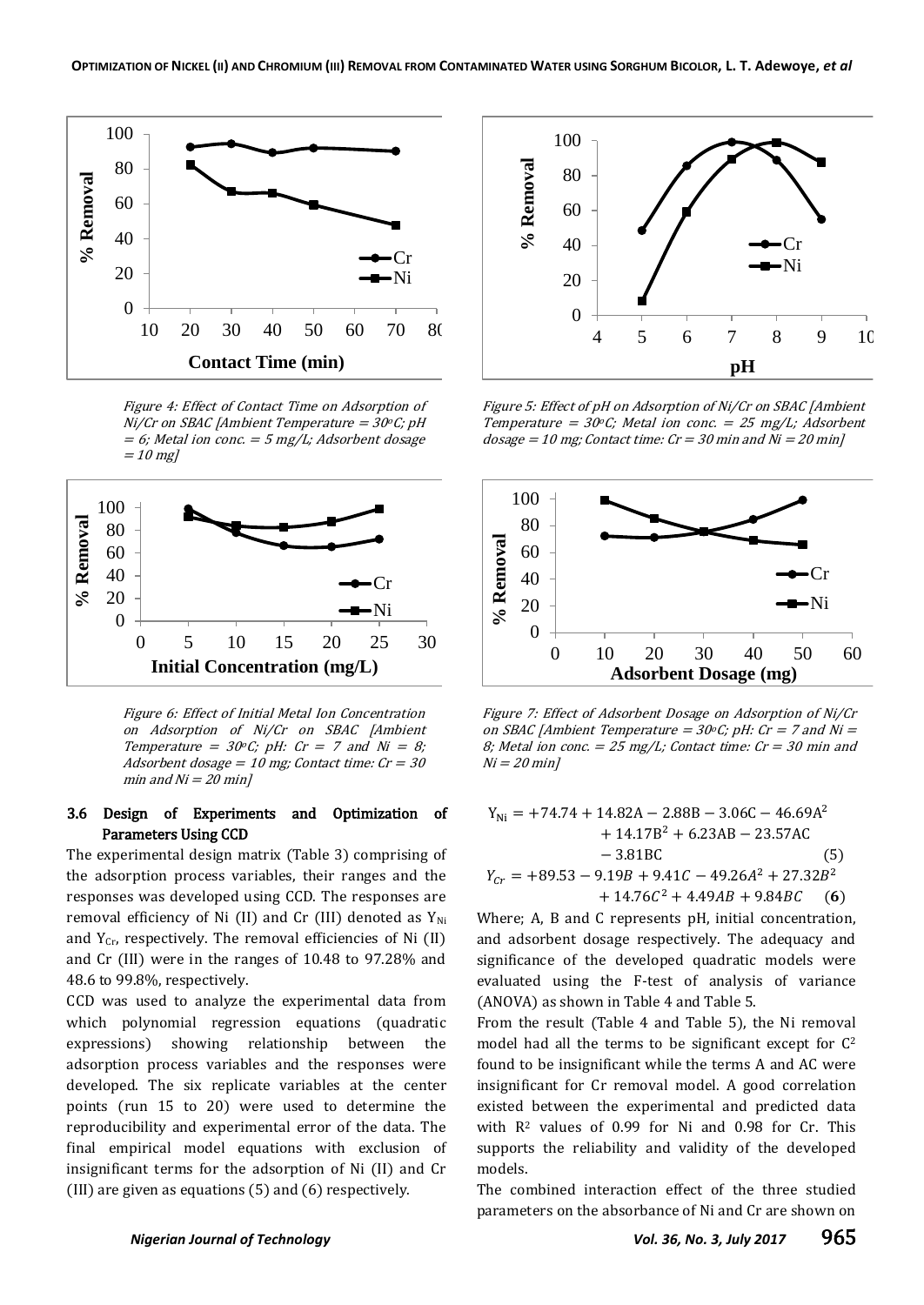the three dimensional surface response (Figure 8). Figure 8 (a) and 8 (c) shows the combined effects of pH and initial concentration on the removal of Ni and Cr at constant adsorbent dosage while Figure 8(b) and 8(d) displays the combined effect of adsorbent dosage and initial concentration on the removal of Ni and Cr at constant pH. The curvatures obtained for all the response surface plots, clearly indicated that all the studied variables, either individually or by way of interaction contributed to the removal of Ni and Cr. However the level of contributions to the metal ion may differ.

#### 3.7 Process Optimization

The optimization of adsorption of Ni (II) and Cr (III) onto SBAC was carried out using Design expert software. The

target goal of the optimization process was set to maximize absorbance of both Ni and Cr within the experimental range of the studied independent variables. The solution of optimization is usually selected based on the highest desirability or its closeness to unity[42].The optimal conditions obtained for pH, Initial concentration, and adsorbent dosage for Ni and Cr were 8, 25 mg/L, 10 mg and 7, 5 mg/L, 15 mg respectively. The removal efficiencies of Ni and Cr at optimum conditions were found to be 98.89% and 94.27% and these values showed a good agreement when compared with those of predicted values with relatively small error of 2.2% and 1.2% for Ni and Cr respectively.

| Table 3: Experimental Design Matrix for Batch Adsorption of Ni and Cr onto SBAC |  |
|---------------------------------------------------------------------------------|--|
|                                                                                 |  |

|                |                  | <b>Coded Values</b> |          | <b>Real Values</b> |               |        | Ni removal,         |                             |
|----------------|------------------|---------------------|----------|--------------------|---------------|--------|---------------------|-----------------------------|
| Run            | A                | $\, {\bf B}$        | C        | pH                 | Initial Conc. | Dosage | $Y_{\text{Ni}}(\%)$ | Cr removal,<br>$Y_{Cr}$ (%) |
|                |                  |                     |          |                    | (mg/L)        | (mg)   |                     |                             |
| $\mathbf{1}$   | $-1$             | $-1$                | $-1$     | 5.00               | 5.00          | 10.00  | 18.65               | 99.00                       |
| $\overline{c}$ | $\mathbf{1}$     | $-1$                | $-1$     | 9.00               | 5.00          | 10.00  | 84.80               | 85.00                       |
| 3              | $-1$             | $\mathbf{1}$        | $-1$     | 5.00               | 25.00         | 10.00  | 10.48               | 48.60                       |
| 4              | 1                | $\mathbf{1}$        | $-1$     | 9.00               | 25.00         | 10.00  | 97.28               | 58.60                       |
| 5              | $-1$             | $-1$                | 1        | 5.00               | 5.00          | 50.00  | 69.60               | 95.20                       |
| 6              | 1                | $-1$                |          | 9.00               | 5.00          | 50.00  | 37.20               | 87.60                       |
| 7              | $-1$             | $\mathbf{1}$        |          | 5.00               | 25.00         | 50.00  | 41.92               | 90.20                       |
| $\, 8$         | 1                | $\mathbf{1}$        |          | 9.00               | 25.00         | 50.00  | 38.72               | 94.48                       |
| 9              | $-0.5$           | 0                   | 0        | 6.00               | 15.00         | 30.00  | 53.80               | 79.27                       |
| 10             | 0.5              | $\theta$            | 0        | 8.00               | 15.00         | 30.00  | 71.07               | 75.79                       |
| 11             | $\mathbf{0}$     | $-0.5$              | 0        | 7.00               | 10.00         | 30.00  | 80.25               | 99.90                       |
| 12             | $\Omega$         | 0.5                 | $\theta$ | 7.00               | 20.00         | 30.00  | 75.05               | 93.45                       |
| 13             | $\theta$         | 0                   | $-0.5$   | 7.00               | 15.00         | 20.00  | 78.27               | 89.87                       |
| 14             | $\mathbf{0}$     | 0                   | 0.5      | 7.00               | 15.00         | 40.00  | 73.73               | 97.20                       |
| 15             | $\boldsymbol{0}$ | 0                   | $\Omega$ | 7.00               | 15.00         | 30.00  | 76.40               | 90.13                       |
| 16             | 0                | 0                   | 0        | 7.00               | 15.00         | 30.00  | 75.40               | 87.87                       |
| 17             | $\Omega$         | $\boldsymbol{0}$    | 0        | 7.00               | 15.00         | 30.00  | 75.93               | 89.33                       |
| 18             | $\boldsymbol{0}$ | 0                   | 0        | 7.00               | 15.00         | 30.00  | 75.93               | 89.97                       |
| 19             | $\theta$         | 0                   | 0        | 7.00               | 15.00         | 30.00  | 74.00               | 90.13                       |
| 20             | $\boldsymbol{0}$ | 0                   | 0        | 7.00               | 15.00         | 30.00  | 74.27               | 88.07                       |

Table 4: ANOVA for Response Surface Quadratic Model for Ni Removal

| Source         | Sum of Squares | Degree of Freedom | Mean Square | F-Value | Prob>F   |
|----------------|----------------|-------------------|-------------|---------|----------|
| Model          | 9923.82        | q                 | 1102.65     | 431.50  | < 0.0001 |
| A              | 1867.32        |                   | 1867.32     | 730.73  | < 0.0001 |
| B              | 70.33          |                   | 70.33       | 27.52   | 0.0004   |
| C              | 79.77          |                   | 79.77       | 31.22   | 0.0002   |
| $A^2$          | 406.82         |                   | 406.82      | 159.20  | < 0.0001 |
| B <sup>2</sup> | 37.47          |                   | 37.47       | 14.66   | 0.0033   |
| C <sup>2</sup> | 10.70          |                   | 10.70       | 4.19    | 0.0680   |
| AB             | 310.63         |                   | 310.63      | 121.56  | < 0.0001 |
| AC             | 4443.89        |                   | 4443.89     | 1739.01 | < 0.0001 |
| <b>BC</b>      | 116.05         |                   | 116.05      | 45.41   | < 0.0001 |
| Residual       | 25.55          | 10                | 2.56        |         |          |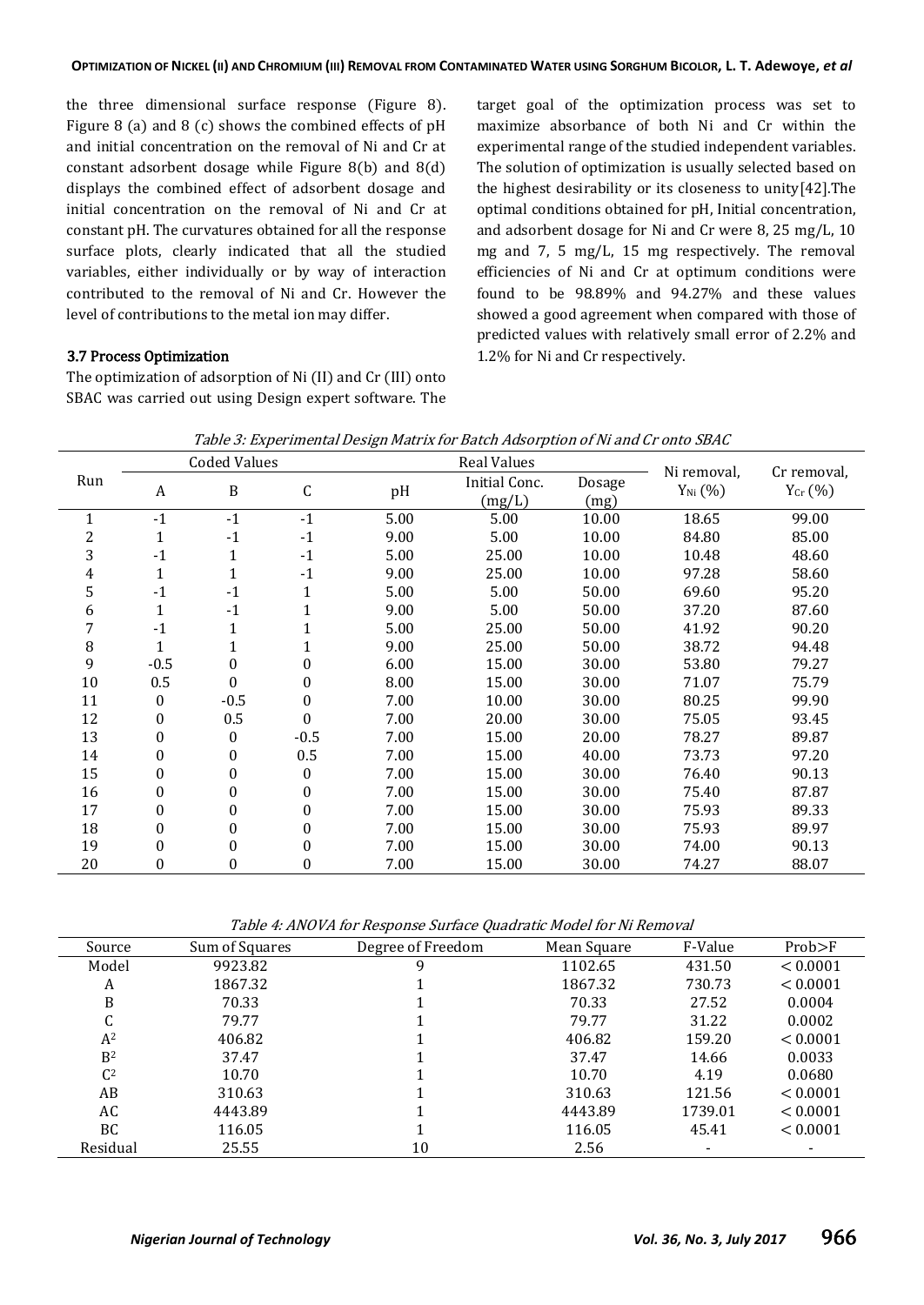| Source         | Sum of Squares | Degree of Freedom | Mean Square | F-Value                  | Prob>F   |  |  |
|----------------|----------------|-------------------|-------------|--------------------------|----------|--|--|
| Model          | 3064.83        | 9                 | 340.54      | 99.62                    | < 0.0001 |  |  |
| A              | 9.66           |                   | 9.66        | 2.83                     | 0.1237   |  |  |
| B              | 718.43         |                   | 718.43      | 210.18                   | < 0.0001 |  |  |
| C              | 751.91         |                   | 751.91      | 219.97                   | < 0.0001 |  |  |
| $A^2$          | 452.85         |                   | 452.85      | 132.48                   | < 0.0001 |  |  |
| B <sup>2</sup> | 139.29         |                   | 139.29      | 40.75                    | < 0.0001 |  |  |
| C <sup>2</sup> | 40.66          |                   | 40.66       | 11.89                    | 0.0062   |  |  |
| AB             | 160.92         |                   | 160.92      | 47.08                    | < 0.0001 |  |  |
| AC             | 0.058          |                   | 0.058       | 0.017                    | 0.8991   |  |  |
| BC.            | 773.82         | 1                 | 773.82      | 226.38                   | < 0.0001 |  |  |
| Residual       | 34.18          | 10                | 3.42        | $\overline{\phantom{a}}$ |          |  |  |

Table 5: ANOVA for Response Surface Quadratic Model for Cr Removal



Figure 8: Three-dimensional response surface plots: (a) effect of initial concentration and pH on Ni removal by SBAC, (b) effect of adsorbent dosage and initial concentration on Ni removal by SBAC, (c) effect of initial concentration and pH on Cr removal by SBAC, (d) effect of adsorbent dosage and initial concentration on Cr removal by SBAC

#### 3.8 Adsorption Isotherm

The equilibrium characteristic of the adsorption in this study was described using Langmuir and Freundlich isotherm models.

The linearize form of the Langmuir isotherm model [43] is given as:

$$
\frac{C_e}{Q_e} = \frac{1}{bQ_m} + \frac{C_e}{Q_m} \tag{7}
$$

Where; C<sub>e</sub> (mg/L) is the equilibrium concentration of adsorbate in solution after adsorption,  $Q_e$  (mg/L) is the amount of metal ion adsorbed at equilibrium,  $Q_m$  (mg/g) is the maximum monolayer adsorbent capacity and b (L/mg) is the Langmuir constant. The Langmuir isotherm was obtained by plotting  $C_e/Q_e$  against  $C_e$  and straight lines as shown in Figure 9 were fitted to the plots.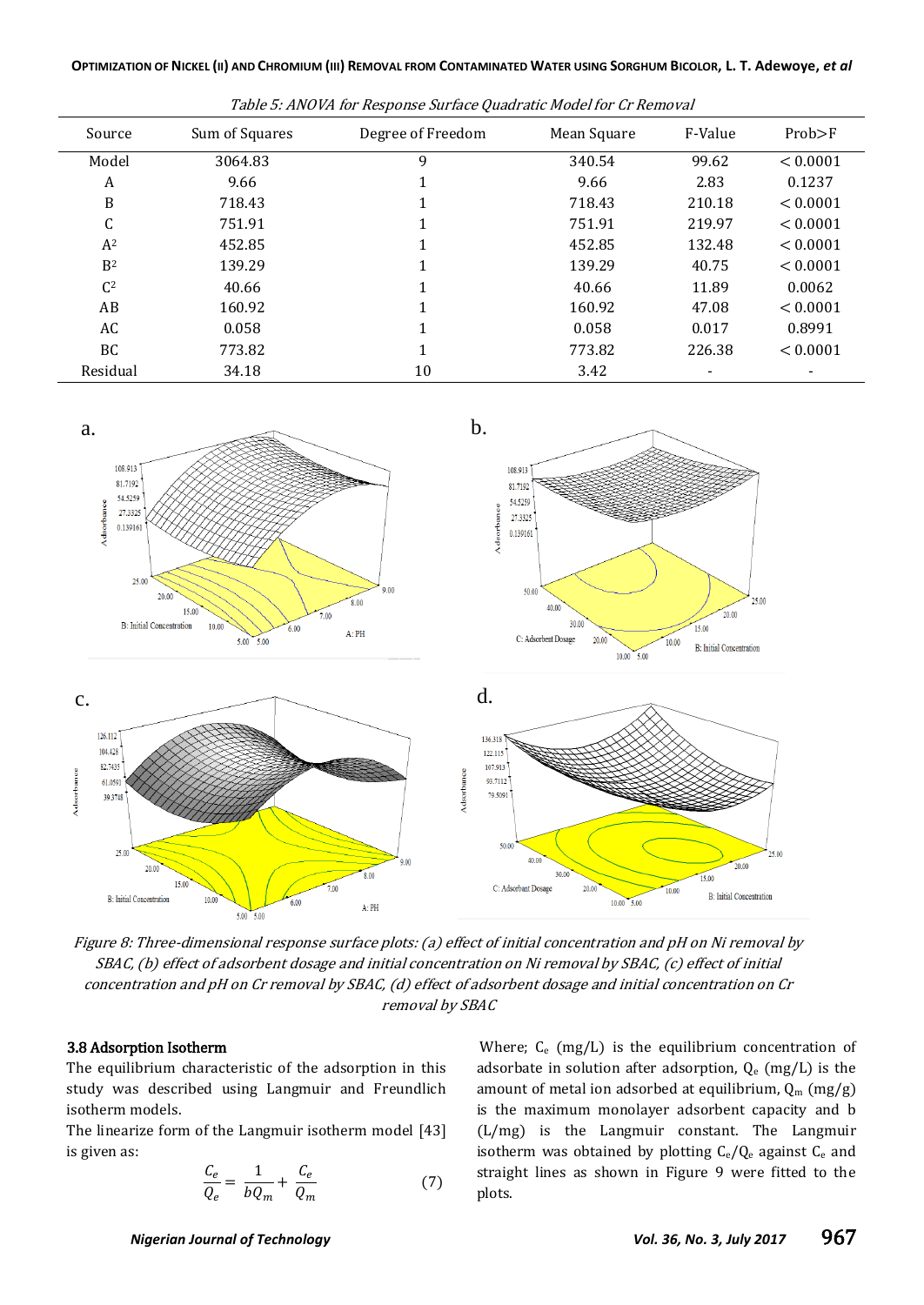The linearize form of the Freundlich model [44] is given as:

$$
\ln Q_e = \ln k_f + (1/n) \ln C_e \tag{8}
$$

Where;  $k_f$  (L/g) and n are the Freundlich isotherm constants which show the capacity and intensity of the adsorption, respectively. The Freundlich isotherm was obtained by plotting  $Q_e$  versus  $C_e$  on a logarithmic scale and straight lines as shown in Figure 10 were fitted by regression. Langmuir isotherm plot gave a better fitted curve for chromium adsorption data than for nickel (Figure 9). The poor fitted curves for nickel as shown in Figure 9 revealed that the adsorption process did not follow the model. The values of the Langmuir and Freundlich model parameters evaluated from the slope and intercept of lines in Figure 9 and Figure 10 along with the correlation coefficients  $(R<sup>2</sup>)$  are presented in Table 6.

From the results (Table 6), the equilibrium data for the sorption of nickel metal ion conformed to the Freundlich model with a high correlation coefficient ( $R^2 = 0.977$ ). On the other hand, the Langmuir model was found more suitable for the sorption of chromium ion with  $R^2 = 0.98$ . The parameter 1/n gives information on adsorption intensity or surface heterogeneity with values between 0 and 1 becoming more heterogeneous as the value gets closer to zero [36]. The 1/n values obtained for the two adsorbates showed that the adsorption surface of SBAC

was heterogeneous in nature. The  $k_f$  values showed that SBAC adsorption capacity for Cr (18.07 mg/g) was slightly higher than that of Ni  $(17.39 \text{ mg/g})$ . This conformed to the observation reported by previous author [21] for the removal of nickel and chromium ions using modified coconut husk. The monolayer adsorption capacity  $(Q_m)$  values of 47.62 mg/g for nickel and 25.64 mg/g for chromium observed in this study compared well with some other adsorbents reported from literature as shown in Table 7.

#### 3.9 Adsorption Kinetics

In this study, Pseudo first order and Pseudo second order kinetic models were used to evaluate the mechanism of adsorption. The linearize form of pseudo first order model Equation [53]is given as:

$$
log(Q_e - Q_t) = logQ_e - \frac{k_1}{2.303}t
$$
\n(9)

Where;  $k_1$ (min<sup>-1</sup>) is the pseudo - first order rate constant,  $Q_e(mg/g)$  and  $Q_t$  (mg/g) are the metal ion adsorbed at equilibrium and at time t (mins) respectively. Plots of log  $(Q_e - Q_t)$  against (t) gave poor fitted curves (Figure 11) indicating the adsorption process was not describe by pseudo – first order kinetic model.

| Table 6: Langmuir and Freundlich Isotherms for Ni (II) and Cr (III) Adsorption on SBAC |             |          |       |             |            |       |  |
|----------------------------------------------------------------------------------------|-------------|----------|-------|-------------|------------|-------|--|
| Metal                                                                                  |             | Langmuir |       |             | Freundlich |       |  |
|                                                                                        | $Q_m(mg/g)$ | b(L/mg)  | R2    | $K_{\rm f}$ | 1/n        | $R^2$ |  |
| Ni (II)                                                                                | 47.62       | 0.62     | 0.896 | 17.39       | 0.524      | 0.977 |  |
| $Cr$ (III)                                                                             | 25.64       | 2.60     | 0.980 | 18.07       | 0.147      | 0.935 |  |

|            |                                  | $\sim$<br>$\overline{\phantom{a}}$ |            |
|------------|----------------------------------|------------------------------------|------------|
| Adsorbates | Adsorbents                       | $Q_m(mg/g)$                        | References |
| Ni (II)    | SBAC                             | 47.62                              | This work  |
| $Cr$ (III) | SBAC                             | 25.64                              | This work  |
| Ni (II)    | Powder of Mosambi fruit peelings | 29.41                              | $[45]$     |
| $Cr$ (III) | Cocoa shell                      | 2.52                               | $[46]$     |
| Ni (II)    | Almond husk activated carbon     | 37.18                              | $[47]$     |
| $Cr$ (III) | Bentonite                        | 4.29                               | [48]       |
| Ni (II)    | Loofa sponge                     | 6.1                                | $[49]$     |
| $Cr$ (III) | Loofa sponge                     | 4.97                               | $[50]$     |
| Ni (II)    | Multi - walled carbon nanotubes  | 18.08                              | [51]       |
| Ni (II)    | Hazelnet shell                   | 10.11                              | [52]       |
|            |                                  |                                    |            |

Table 7: Removal Efficiency of Different Adsorbents for Ni (II) and Cr (III) Adsorption

Table 8: Pseudo – First order and Pseudo – second order kinetics for Ni (II) and Cr (III) Adsorption on SBAC

| Metal      |             | Pseudo – first order parameters |      | Pseudo – second order parameters |                  |                |
|------------|-------------|---------------------------------|------|----------------------------------|------------------|----------------|
|            | $Q_e(mg/g)$ | $k_1$ (min-1)                   | R2   | $Q_e(mg/g)$                      | $k_2(g/mg \min)$ | R <sup>2</sup> |
| Ni (II)    | 1.824       | 0.018                           | 0.84 | 5.181                            | 0.016            | 0.98           |
| $Cr$ (III) | 0.689       | 0.007                           | 0.33 | 11.236                           | 0.087            | 0.99           |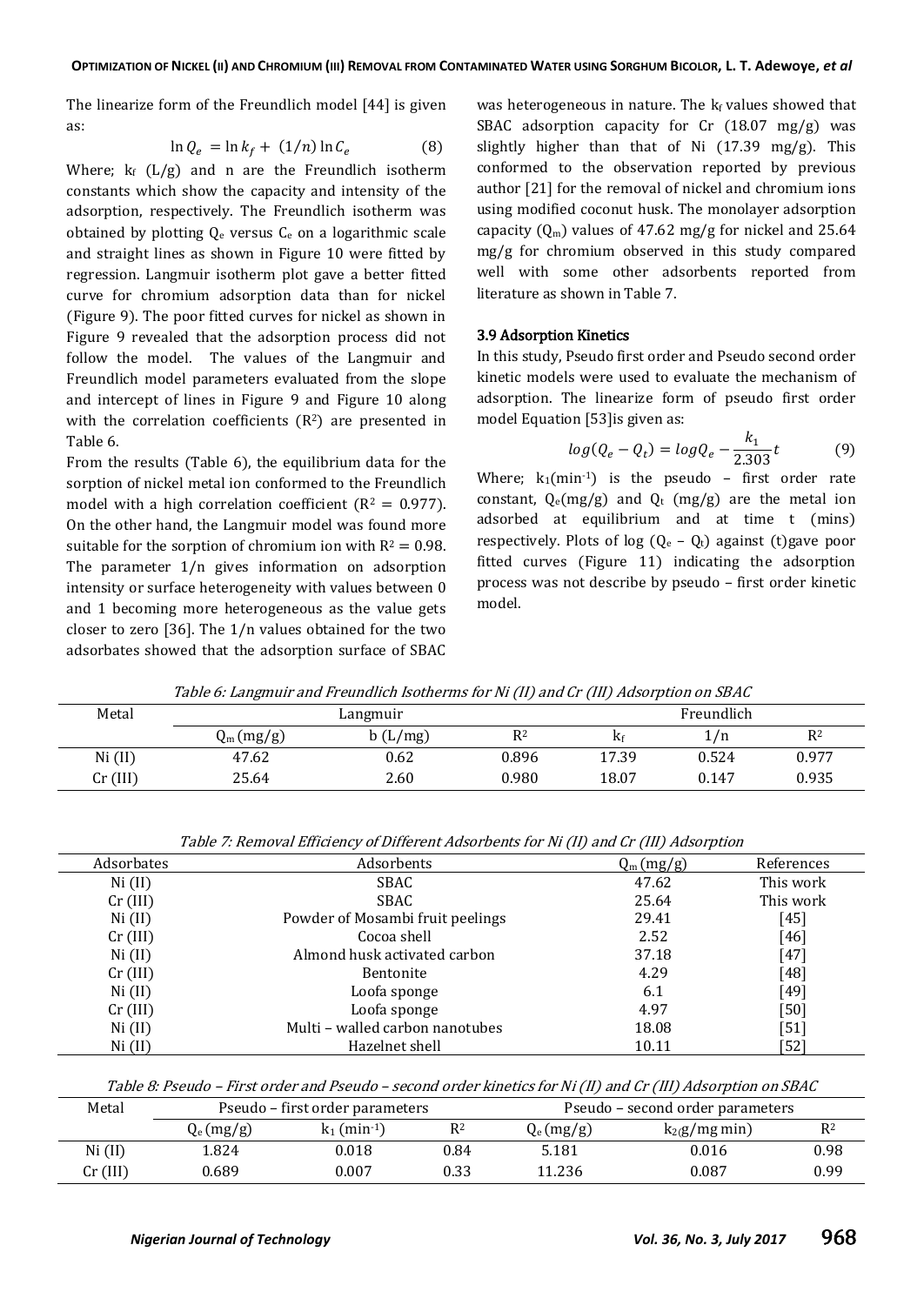The values of  $k_1$  and  $Q_e$  determined from the slope and intercept of lines in Figure 11 were presented in Table 8. The linearize form of pseudo second order model [54] is given as:

$$
\frac{t}{Q_t} = \frac{1}{k_2 Q_e^2} + \frac{1}{Q_e} t \tag{10}
$$

Where;  $k_2$  (g/mg min) is the pseudo – second order rate constant,  $Q_e$  (mg/g) and  $Q_t$  (mg/g) are the metal ion adsorption capacity at equilibrium and at any time t (min) respectively. Plots of  $t/Q_t$  against time (t) gave very good fitted curves as shown in Figure 12. The parameters generated from the plots of pseudo second order kinetic model for the adsorption of Ni and Cr on SBAC are tabulated in Table 8.

The values of the parameters as presented in Table 8show clearly that pseudo second order kinetic model described well the adsorption process for both nickel and chromium with high regression coefficient  $(R<sup>2</sup>)$ values of 0.98 and 0.99, respectively. The equilibrium constant  $(k_2)$  of the second order kinetic was found to be 0.016 and 0.087 for Ni and Cr, respectively. This suggest that adsorption of nickel and chromium onto SBAC was based on chemical reactionbetween the metals and active site of the adsorbent. The FTIR spectra (Figure 1 – 3) also supported this argument. In addittion to the high R<sup>2</sup> values, the values of equilibrium capacities for second order kinetic model as shown in Table 8 were in close agreement to the experimental equilibrium adsorption capacity (12.45 mg/g).

#### 4. CONCLUSIONS

The potentials of sulphuric acid activated sorghum bicolor as one of the possible low cost adsorbent for the removal of Ni (II) and Cr (III) from contaminated water was evaluated. The CCD in RSM was successfully used to determine the optimum process conditions for the removal efficiency of Ni (II) and Cr (III). The optimal conditions to achieve effective removal of Ni (II) were contact time of 20 mins, pH of 8, initial metal ion concentration of 25 mg/L, and adsorbent dosage of 10 mg while that of Cr (III) were pH of 7, initial metal ion concentration of 5 mg/L, adsorbent dosage of 15 mg and contact time of 30 mins.

The adsorption of Ni (II) and Cr (III) from aqueous solution was dependent on contact time, solution pH, initial ion concentration and adsorbent dosage. The equilibrium data for Ni (II) adsorption best fit Freundlich model; on the other hand Cr (III) adsorption was best described using Langmuir model. The mechanism of adsorption for both Ni and Cr adsorptions on SBAC obeyed Pseudo second order kinetic model than Pseudo – first order model. The results show that the prepared SBAC is a promising adsorbent for the removal of nickel and chromium ions from contaminated water.



Figure 11: Pseudo – first order kinetic model for sorption of Cr (III) and Ni (II)



Figure10: Freundlich adsorption isotherm for Cr (III) and Ni



Figure 12: Pseudo – second order kinetic model for sorption of Cr (III) and Ni (II)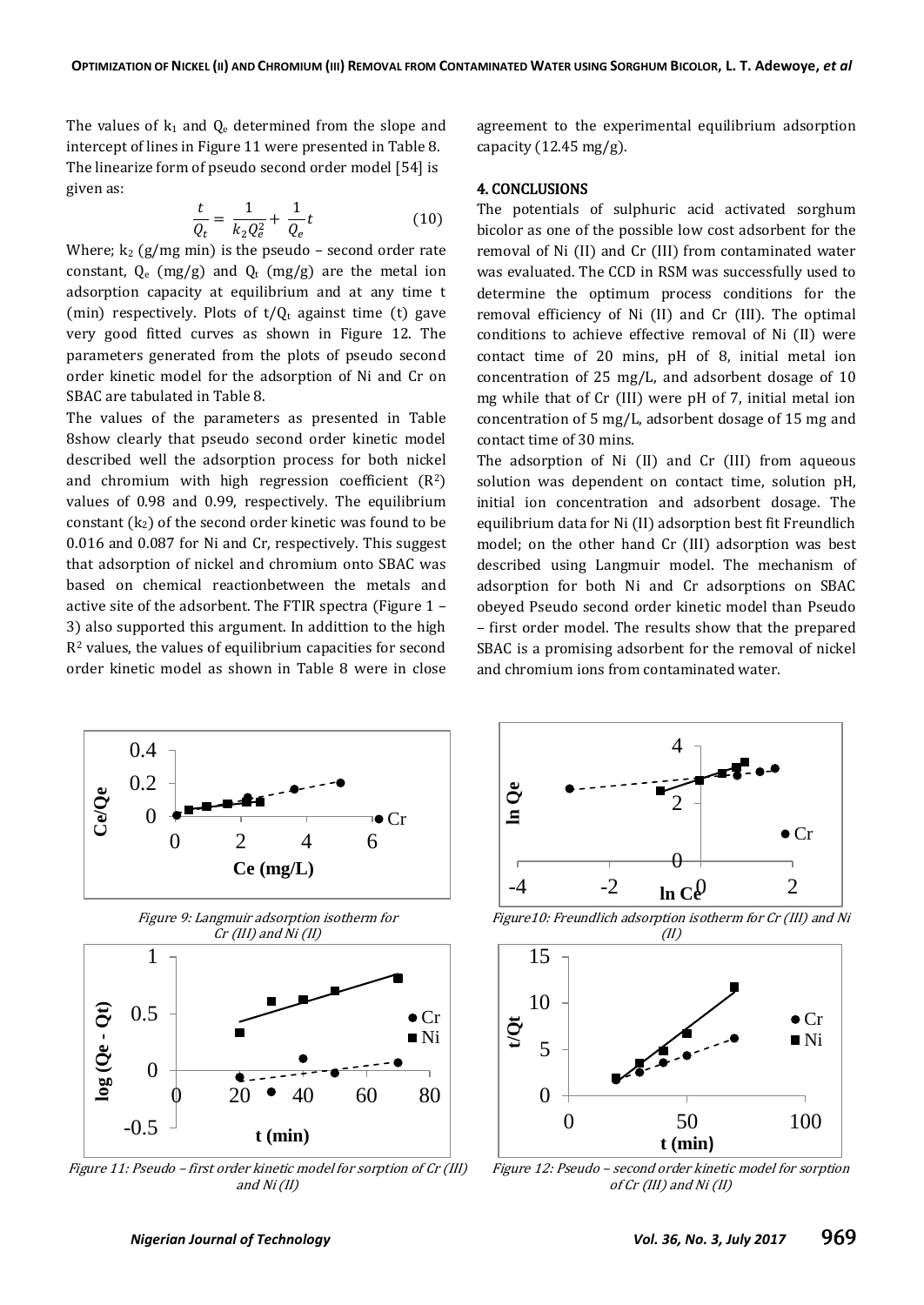#### 5. REFERENCES

- [1] Imaga, C. and Abia, A. A. "Kinetics and Mechanisms of Cadmium (II) Ion Sorption Using Carbonized and Modified Sorghum (Sorghum Bicolor) Hull of Two Pore Sizes (CMSH 150µm and 250µm)", International Journal of Chemical and Process Engineering Research, Vol. 2, Number 4, pp 44-58, 2015.
- [2] Izinyon, O. C., Nwosu, O. E., Akhigbe, L. O. and Ilaboya, I. R. "Performance Evaluation Of Fe (III) Adsorption Onto Brewers' Spent Grain", Nigerian Journal of Technology, Vol. 35, Number 4, pp 970- 978, 2016.
- [3] Garba, Z. N., Bello, I., Galadima, A. and Lawal, A. Y. "Optimization of adsorption conditions using central composite design for the removal of copper (II) and lead (II) by defatted papaya seed", International Journal of Modern Science, Vol. 2, Number 1, , pp 20 – 28, 2016.
- [4] Krishnie, M., Ruella, S., Evans, T. M., Maurice, S. O. and Aoyi, O. "Removal of nickel from wastewater using an agricultural adsorbent", Water SA, Vol. 37, Number 1, pp 41-46, 2011.
- [5] Duran, C., Ozdes, D., Gundogdu, A. and Senturk, H. B. "Kinetics and Isotherm Analysis of Basic Dyes Adsorption onto Almond Shell (Prunus dulcis) as a Low Cost Adsorbent", Journal of Chemical & Engineering Data, Vol. 56, Number 5, pp 2136-2147, 2011.
- [6] Salman, J. M., Njoku, V. O. and Hameed, B. H. "Adsorption of pesticides from aqueous solution onto banana stalk activated carbon", Chemical Engineering Journal, Vol. 174, Number 1, pp 41-48, 2011.
- [7] Ahmaruzzaman, M. and Gayatri, S. L. "Activated tea waste as a potential low-cost adsorbent for the removal of p-nitrophenol from wastewater", Journal of Chemical & Engineering Data, Vol. 55, Number 11, pp 4614-4623, 2010.
- [8] Salman, J. M. and Hameed, B. H. "Effect of preparation conditions of oil palm fronds activated carbon on adsorption of bentazon from aqueous solutions", *J Hazard Mater., Vol. 175*, Number 1-3, 2010, pp 133-137.
- [9] Altinisik, A., Gur, E. and Seki, Y. "A natural sorbent, Luffa cylindrica for the removal of a model basic dye", *J Hazard Mater.*, Vol. 179, Number 1-3, pp 658-664, 2010.
- [10] Ahmed, M. J., Ahmaruzzaman, M. and Reza, R. A. "Lignocellulosic-derived modified agricultural waste: development, characterisation and implementation in sequestering pyridine from aqueous solutions", J

Colloid Interface Sci., Vol. 428, Number 1, pp 222-234, 2014.

- [11] Reddy, M. C., Sivaramakrishna, L. and Reddy, A. V. "The use of an agricultural waste material, Jujuba seeds for the removal of anionic dye (Congo red) from aqueous medium", *J Hazard Mater.*, Vol. 203-204, Number 1, pp 118-127, 2012.
- [12] Igunnu, E. T. and Chen, G. Z. "Produced water treatment technologies", International Journal of Low-Carbon Technologies, Vol. 9, Number 3, pp 157- 177, 2014.
- [13] Ali, I., Asim, M. and Khan, T. A. "Low cost adsorbents for the removal of organic pollutants from wastewater", *J Environ Manage*. Vol. 113, Number 1, pp 170-183. , 2012.
- [14] Ahmad, M. A. and Alrozi, R. "Removal of malachite green dye from aqueous solution using rambutan peel-based activated carbon: Equilibrium, kinetic and thermodynamic studies", Chemical Engineering Journal, Vol. 171, Number 2, pp 510- 516, 2011.
- [15] Angin, D. "Utilization of activated carbon produced from fruit juice industry solid waste for the adsorption of Yellow 18 from aqueous solutions", Bioresour Technol., Vol. 168, Number 1, pp 259-266, 2014.
- [16] Yahya, M. A. Al-Qodah, Z. and Ngah, C. W. Z. "Agricultural bio-waste materials as potential sustainable precursors used for activated carbon production: A review", Renewable and Sustainable Energy Reviews, Vol. 46, Number 1, pp 218-235, 2015.
- [17] Agarry, S. E. and Owabor, C. N. "Evaluation of the Adsorption Potential Of Rubber (Hevea Brasiliensis) Seed Pericarp-Activated Carbon In Abattoir Wastewater Treatment and in the Removal of Iron (III) Ions from Aqueous Solution", Nigerian Journal of Technology, Vol. 31, Number 3, pp 346-358, 2012.
- [18] Nethaji, S. and Sivasamy, A. "Removal of hexavalent chromium from aqueous solution using activated carbon prepared from walnut shell biomass through alkali impregnation processes", Clean Technologies and Environmental Policy, Vol. 16, Number 2, 2014, pp 361-368, 2014.
- [19] Raju, A. I., Kumari, S. R., Satya, V., Rao, P. J. and Bai, T. M. "Biosorption performance of Albezia lebbeck pods powder for the removal of lead: Application of statistical method.", International Journal of Modern Engineering Research Vol. 2, Number 3, 2012, pp 1297–1305.
- [20] Sarma, P., Kumar, R. and Pakshirajan, K. "Batch and Continuous Removal of Copper and Lead from Aqueous Solution using Cheaply Available Agricultural Waste Materials", Int. J. Environ. Res, Vol. 9, Number 2, pp 635-648, 2015.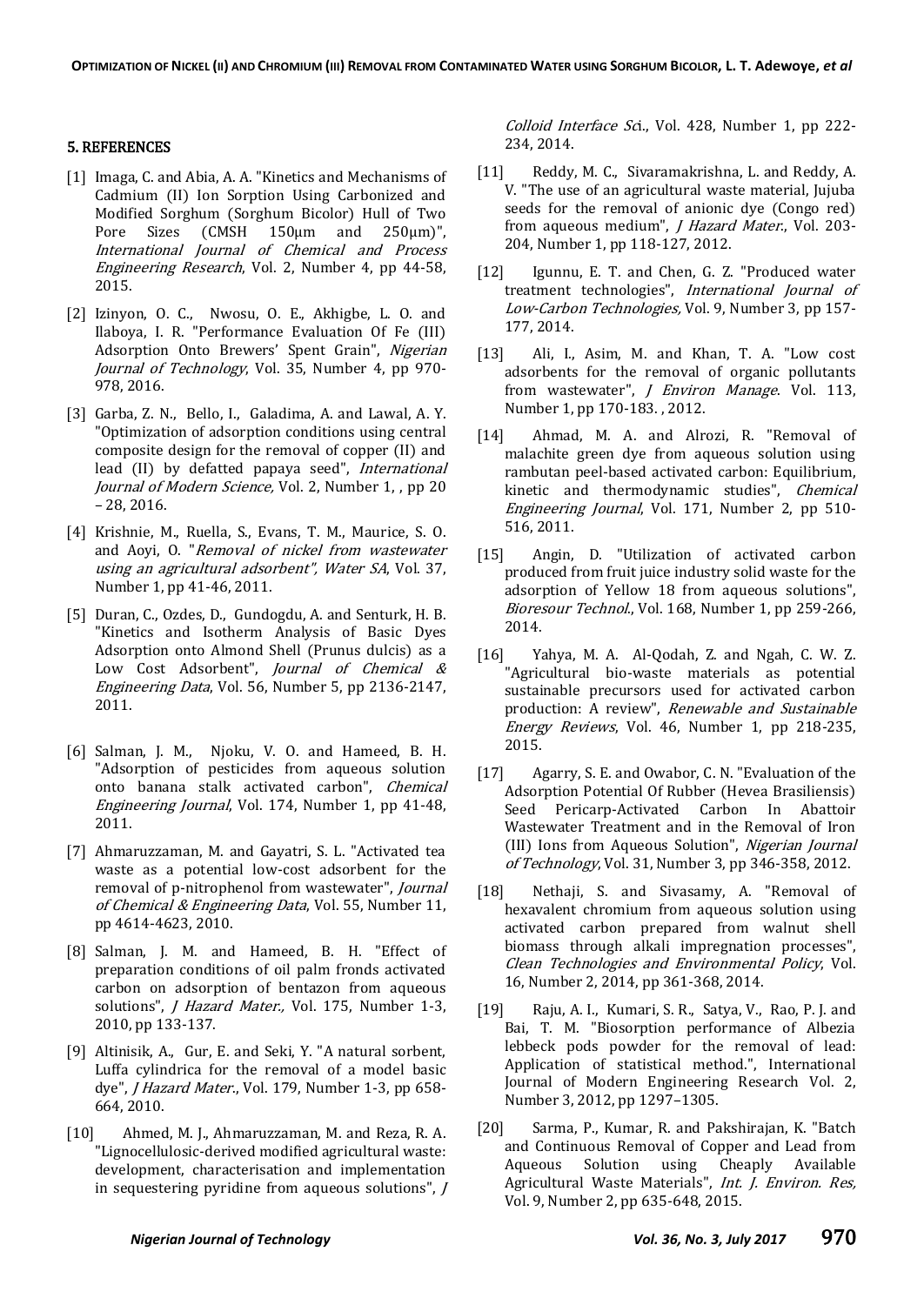- [21] Olayinka, O. K., Oyedeji, O. A. and Oyeyiola, A. "Removal of chromium and nickel ions from aqueous solution by adsorption on modified coconut husk", African Journal of Environmental Science and Technology, Vol. 3, Number 10, pp 286 - 293. , 2009.
- [22] Demirbas, E., Kobya, M., Senturk, E. and Ozkan, T. "Adsorption kinetics for the removal of chromium (VI) from aqueous solutions on the activated carbons prepared from agricultural wastes", Water Sa, Vol. 30, Number 4, 2004, pp 533-539.
- [23] Pehlivan, E. and Altun, T. "Biosorption of chromium (VI) ion from aqueous solutions using walnut, hazelnut and almond shell", Journal of Hazardous Materials, Vol. 155, Number 1, pp 378- 384, 2008.
- [24] Qaiser, S., Saleemi, A. R. and Umar, M. "Biosorption of lead(II) and chromium(VI) on groundnut hull: Equilibrium, kinetics and thermodynamics study", Electronic Journal of Biotechnology, Vol. 12, Number 4, pp 3-4, 2009.
- [25] Vieira, M., De Almeida Neto, A., Silva, M., Nóbrega, C. and Melo Filho, A. "Characterization and use of in natura and calcined rice husks for biosorption of heavy metals ions from aqueous effluents", Brazilian Journal of Chemical Engineering, Vol. 29, Number 3, 2012, pp 619-634, 2012.
- [26] Nameni, M., Moghadam, M. A. and Arami, M. "Adsorption of hexavalent chromium from aqueous solutions by wheat bran", International Journal of Environmental Science & Technology, Vol. 5, Number 2, pp 161-168, 2008.
- [27] Altun, T. and Pehlivan, E. "Removal of Cr (VI) from aqueous solutions by modified walnut shells", Food Chemistry, Vol. 132, Number 2, pp 693-700, 2012.
- [28] Amarasinghe, B. and Williams, R. "Tea waste as a low cost adsorbent for the removal of Cu and Pb from wastewater", Chemical Engineering Journal, Vol. 132, Number 1, pp 299-309, 2007.
- [29] Brown, P., Jefcoat, I. A., Parrish, D., Gill, S. and Graham, E. "Evaluation of the adsorptive capacity of peanut hull pellets for heavy metals in solution", Advances in Environmental Research, Vol. 4, Number 1, 2000, pp 19-29.
- [30] Kaikake, K., Hoaki, K., Sunada, H., Dhakal, R. P. and Baba, Y. "Removal characteristics of metal ions using degreased coffee beans: Adsorption equilibrium of cadmium (II)", *Bioresource* technology, Vol. 98, Number 15, pp 2787-2791, 2007.
- [31] Qaiser, S., Saleemi, A. R. and Mahmood Ahmad, M. "Heavy metal uptake by agro based waste materials", Electronic Journal of Biotechnology, Vol. 10, Number 3, pp 409-416, 2007.
- [32] Babarinde, N. A., Babalola, J. O. and Sanni, R. A. "Biosorption of lead ions from aqueous solution by

maize leaf", International Journal of Physical Sciences, Vol. 1, Number 1, pp 23-26, 2006.

- [33] Deepa, C. N. and Suresha, S. "Deepa, C. N., & Suresha, S. (2014). Biosorption of lead (II) from aqueous solution and industrial effluent by using leaves of Araucaria cookii: Application of response surface methodology.", IOSR Journal of Environmental Science, Toxicology and Food Technology (IOSR-JESTFT), Vol. 8, Number 7, pp 67- 79, 2014.
- [34] Elibol, M. "Response surface methodological approach for inclusion of per fluorocarbon in actinorhodin fermentation medium", Process Biochemistry, Vol. 38, Number 5, 2002, pp 667-673.
- [35] Brasil, J. L., Martins, L. C., Ev, R. R., Dupont, J., Dias, S. L. P., Sales, J. a. A., Airoldi, C. and Lima, É. C. "Factorial design for optimization of flow-injection preconcentration procedure for copper(II) determination in natural waters, using 2 aminomethylpyridine grafted silica gel as adsorbent and spectrophotometric detection", International Journal of Environmental Analytical Chemistry, Vol. 85, Number 7, pp 475-491, 2005.
- [36] Auta, M. and Hameed, B. "Optimized waste tea activated carbon for adsorption of Methylene Blue and Acid Blue 29 dyes using response surface methodology", Chemical Engineering Journal, Vol. 175, Number 1, pp 233-243, 2011.
- [37] Abechi, S. E., Gimba, C. E., Uzairu, A. and Dallatu, Y. A. "Preparation and characterization of activated carbon from palm kernel shell by chemical activation", Res. J. Chem. Sci., Vol. 3, Number 1, pp 54-61, 2013.
- [38] Ozcan, A. S., Erdem, B. and Ozcan, A. "Adsorption of Acid Blue 193 from aqueous solutions onto Nabentonite and DTMA-bentonite", J Colloid Interface Sci., Vol. 280, Number 1, pp 44-54, 2004.
- [39] Jimoh, T. O., Iyaka, Y. A. and Nubaye, M. M. "Sorption Study of Co (II), Cu(II) and Pb(II) ions Removal from Aqueous Solution by Adsorption on Flamboyant Flower (Delonix Regia)", American Journal of Chemistry, Vol. 2, Number 3, pp 165-170, 2012.
- [40] Sarma, P. J., Kumar, R. and Pakshirajan, K. "Batch and Continuous Removal of Copper and Lead from Aqueous Solution using Cheaply Available Agricultural Waste Materials", Int. J. Environ. Res., Vol. 9, Number 2, pp 635-648, 2015.
- [41] Auta, M. and Hameed, B. H. "Preparation of waste tea activated carbon using potassium acetate as an activating agent for adsorption of Acid Blue 25 dye", Chemical Engineering Journal, Vol. 171, Number 2, pp 502-509, 2011.
- [42] Araromi, D. O., Alade, A. O., Bello, M. O., Bakare, T., Akinwande, B. A., Jameel, A. T. and Adegbola, S. A. "Optimization of Oil Extraction from Pitanga